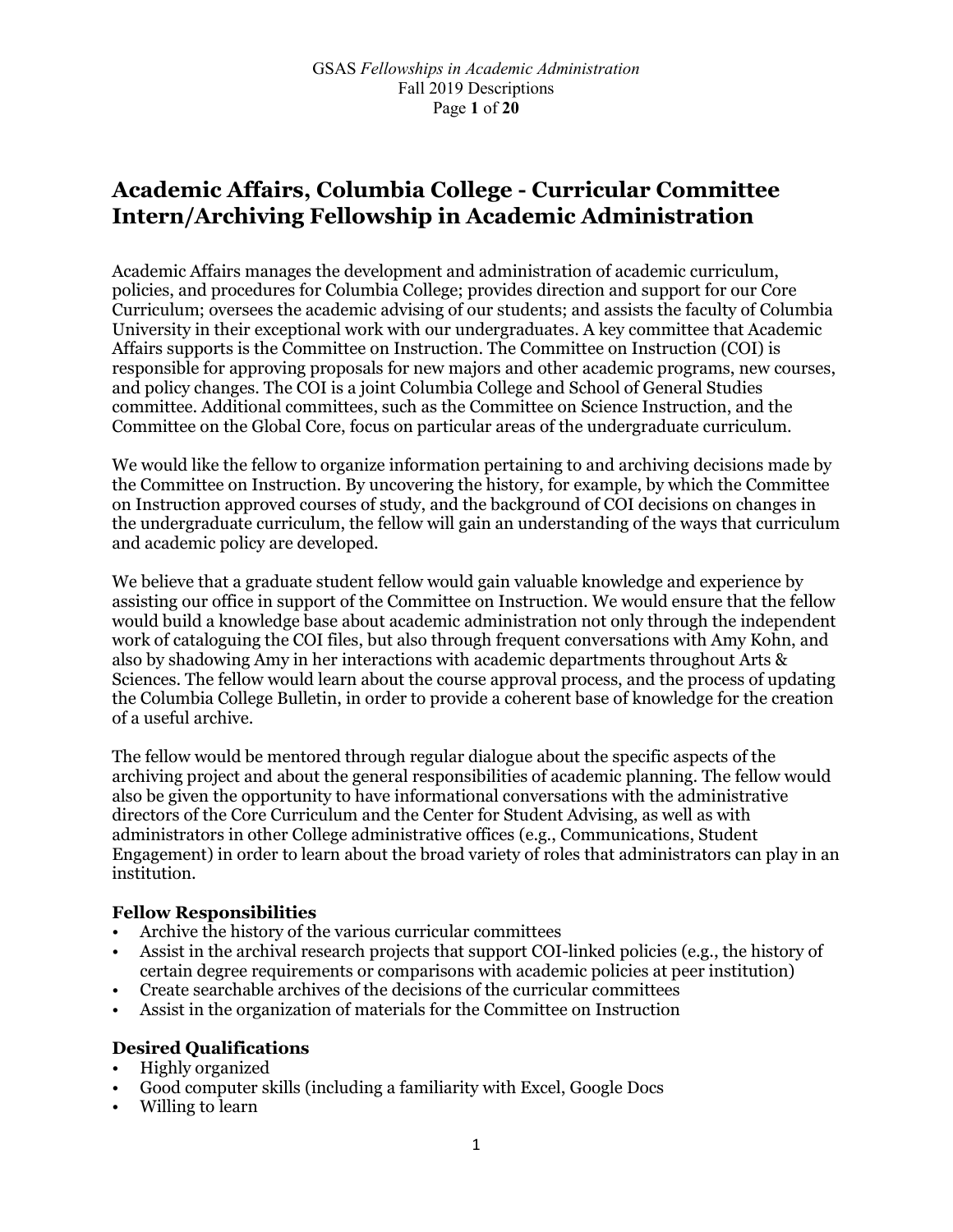#### GSAS *Fellowships in Academic Administration* Fall 2019 Descriptions Page **2** of **20**

• Ability to work well as part of a team

## **Expected Fellow Time Commitment**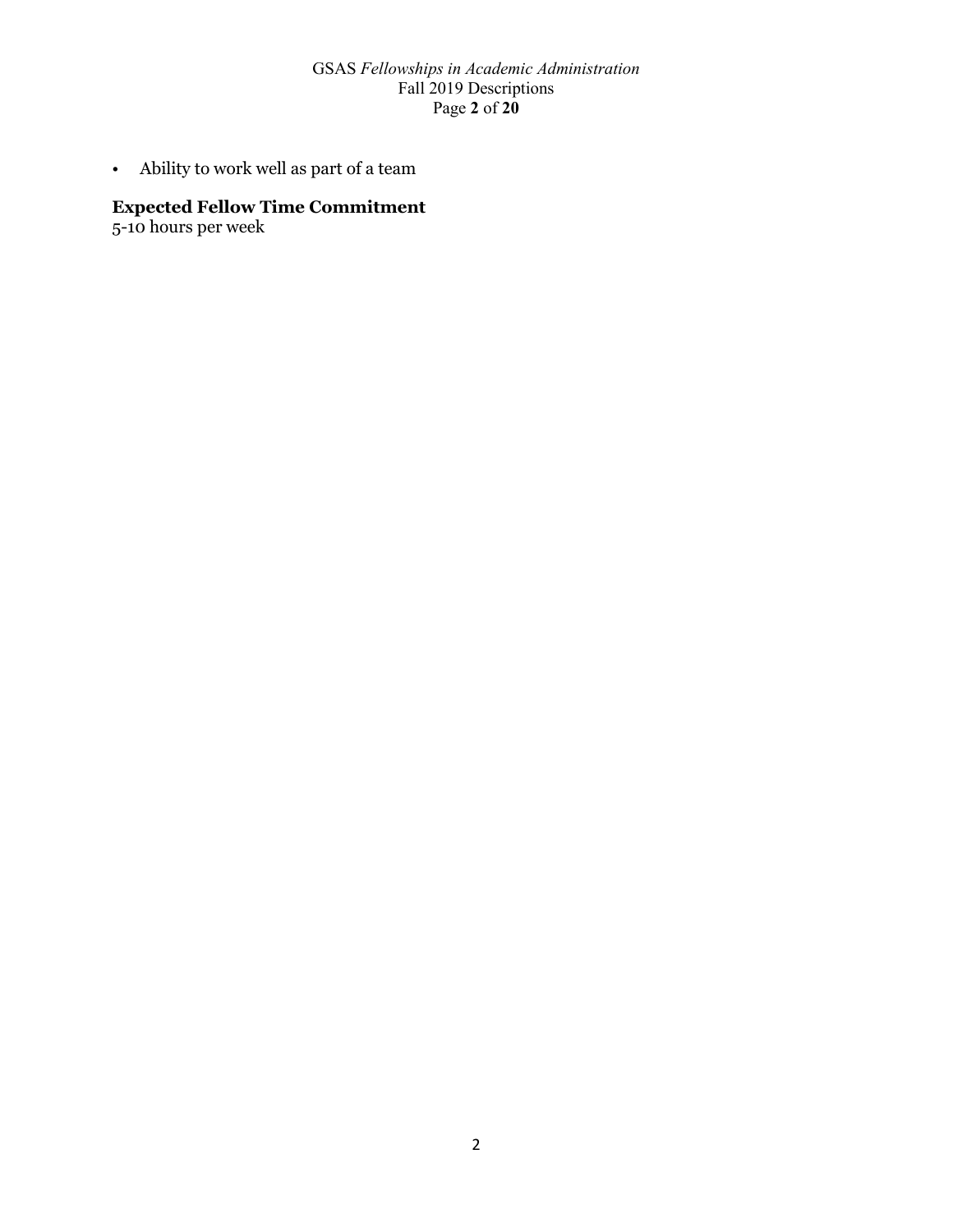# **Center for Teaching and Learning - Teaching Development Program Consultant**

The Center for Teaching and Learning (CTL) partners with faculty, students, and colleagues across the University to support excellence and innovation in teaching and learning. The CTL is committed to advancing the culture of teaching and learning for professional development, curricular enhancement, and academic support through its programs, services, and resources.

The CTL supports the professional development of Columbia graduate students across the University with current or future teaching responsibilities. The CTL also offers an array of support to graduate students to help them reflect on, improve, and measure their teaching at Columbia. Graduate students participating in the CTL's programs and services develop a sense of pedagogical agency, interdisciplinary exchange, and peer-driven inquiry that helps prepare them for the future in a variety of academic and professional settings. They also develop instructional practices that are learner-centered and inclusive.

The Graduate Student Programs and Services (GSPS) team at the CTL seeks a graduate student dedicated to improving teaching development to assist with select program development, delivery, and assessment. In Fall 2019, the GSAS Fellow in Academic Administration will work closely with Assistant Directors in the CTL to support and evaluate our new Teaching Development Program (TDP) and related resources. See [bit.ly/ctl-tdp](http://bit.ly/ctl-tdp) for information about the TDP.

This program consultant will:

- Track participant activity in the TDP
- Conceptualize and facilitate TDP information sessions and support
- Work with CTL staff to strategize communication and outreach around the TDP
- Develop, revise, and apply rubrics to provide targeted feedback to TDP participants

By supporting and monitoring the TDP, the GSAS Fellow will:

- Build awareness of a broad range of teaching support and resources connected to the TDP
- Help develop strategic thinking for engaging various academic disciplines in foundational teaching development
- Gain experience with program assessment and communications
- Develop relationships with professional educational developers, administrators, and communications staff at Columbia

### **Fellow Responsibilities**

The GSAS Fellow's responsibilities will be more specifically mapped out in partnership with the Fellow, as it is important for us to involve the Fellow in decisions about the emphasis, order, and flow of work in this project. But overall the Fellow should expect to:

- Strategize program assessment protocols and review and assess documentation posted by participants in the TDP
- Participate in planning and delivery of TDP support offerings for graduate students
- Strategize ways to engage targeted audiences around program objectives
- Provide creative suggestions for communications and outreach promoting the TDP

### **Desired Qualifications**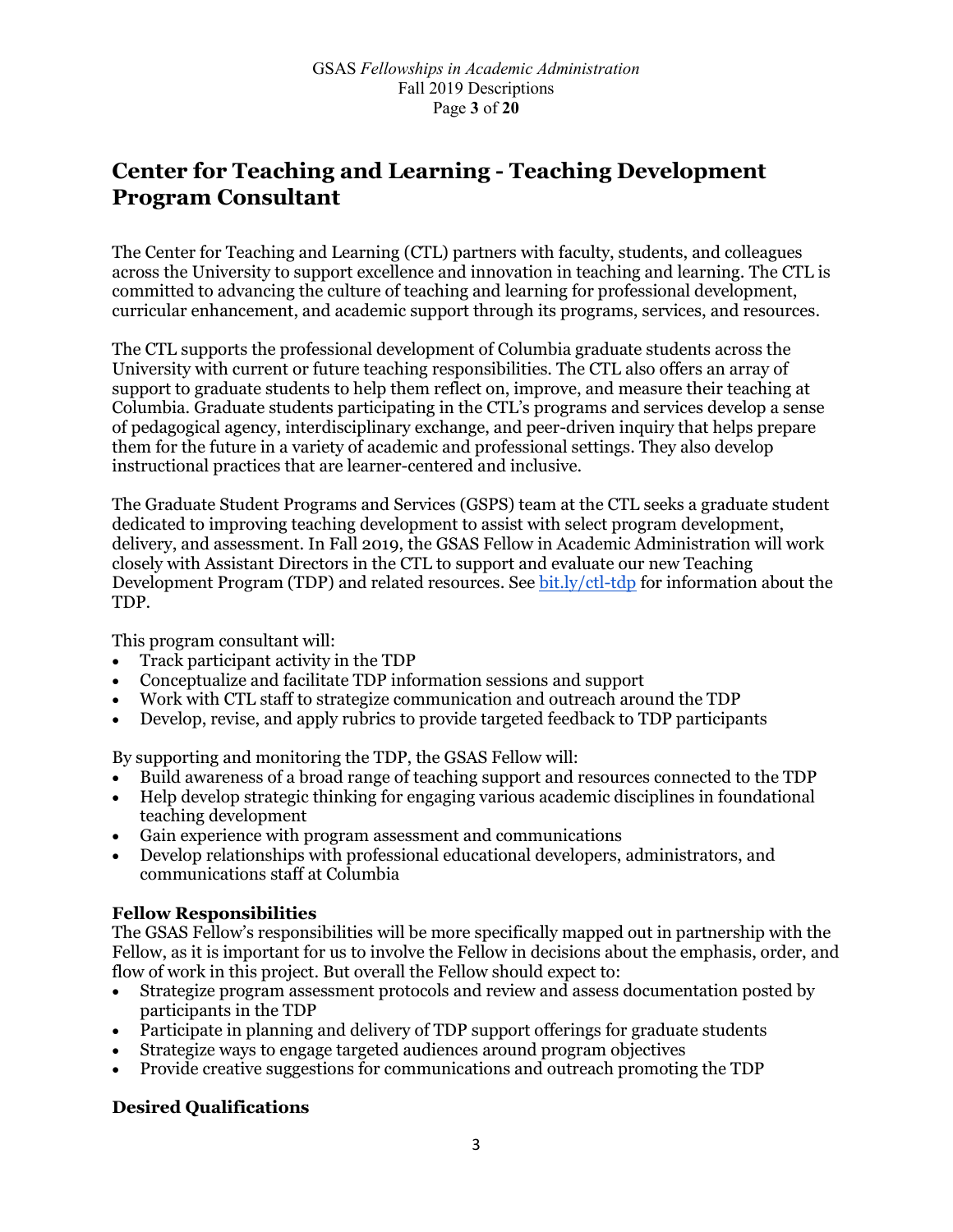#### GSAS *Fellowships in Academic Administration* Fall 2019 Descriptions Page **4** of **20**

The GSAS Fellow at CTL will be expected to bring to this project the following:

- Familiarity with CTL programs and services for graduate students
- Demonstrated interest in graduate student teaching development
- Strong digital organization skills
- Communication skills

Familiarity with program goals and activities in the Teaching Development Program [\(bit.ly/ctl](http://bit.ly/ctl-tdp)[tdp\)](http://bit.ly/ctl-tdp) is strongly encouraged, as is registration in the program itself. Some familiarity with educational literature and the scholarship of teaching and learning is desirable, but not required.

### **Expected Fellow Time Commitment**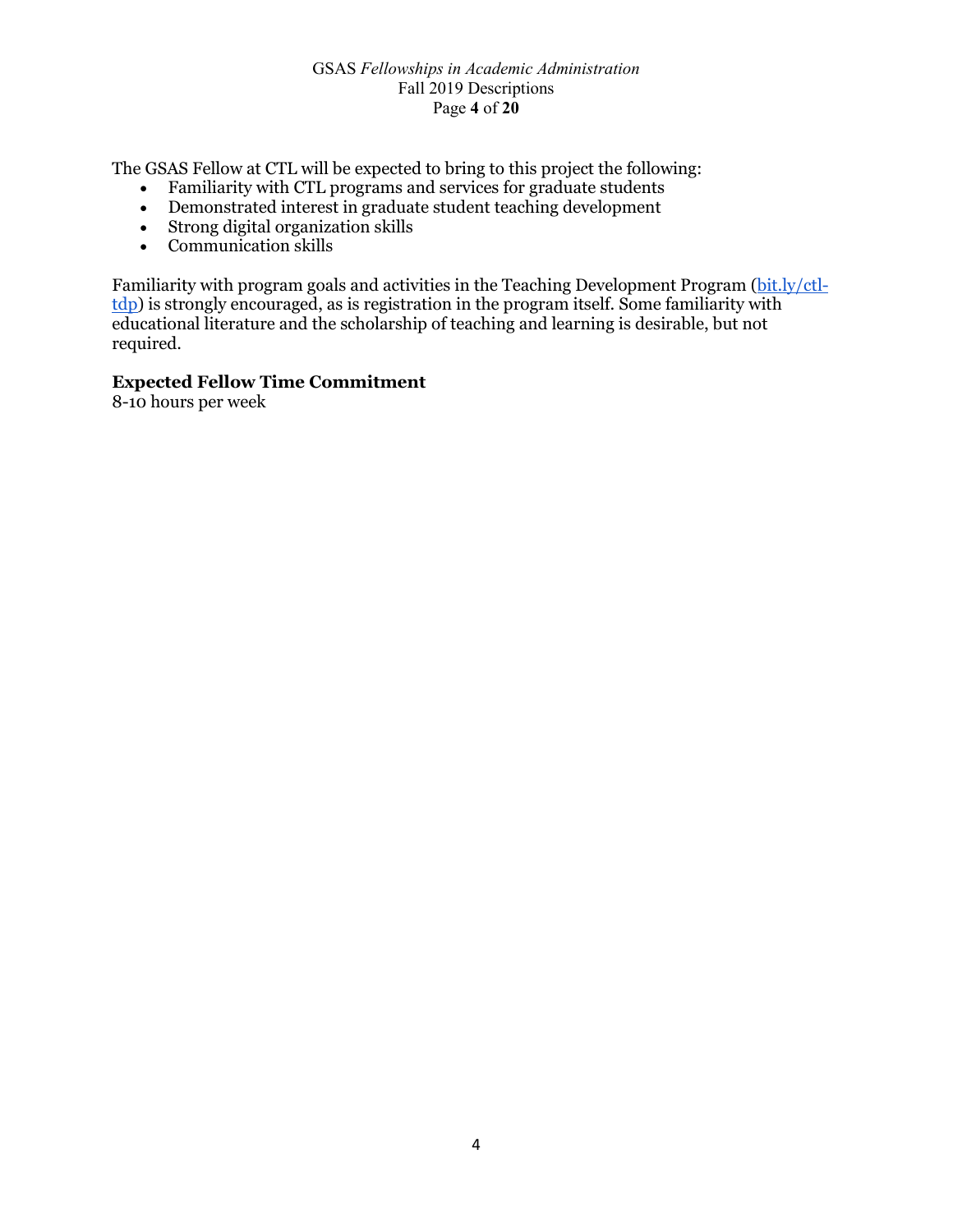# **Columbia University Libraries Digital Scholarship - Digital Publishing Fellow**

The Digital Scholarship division of Columbia University Libraries provides a suite of services that respond to and anticipate the needs of Columbia's research and learning communities. We assist students, faculty, researchers, and staff in information management, digital literacy, systems-support and development for online publishing, and engagement with technology.

The Libraries' digital publishing program supports the development of quality, open-access scholarship in the form of journals and dynamic digital projects and provides educational opportunities and publishing advice to both project creators and authors. We seek collaborations with Columbia-affiliated faculty and students who want to ask new questions of their communities, play at the borders of currently canonized fields, open new pathways of inquiry, explore innovative methods, and include new and traditionally underrepresented voices in the scholarly conversation.

Our core publishing service offerings include web hosting on Open Journals System (OJS), Wordpress, and minimal computing (Jekyll, Ed.) platforms, preservation of open, published content in Columbia's research repository, Academic Commons, access to publication analytics, registration with general and disciplinary catalogs and indexes, and the provision of persistent, unique identifiers (DOIs). Through educational opportunities, including workshops, events, and individual consultations, we also aim to inculcate ethical publishing practice, confidence in author rights and copyright, and effective management of personal scholarly portfolios and online reputations.

The Digital Scholarship publishing program seeks a Fellow in Academic Administration to help in the management, discoverability, and marketing of our journal publications and in the organization and promotion of publishing events. The Fellow will help the Digital Publishing Librarian to maintain the publishing services we offer to the more than twenty journals in our publishing portfolio. The Fellow will also assist in marketing our publishing services and educational offerings to the Columbia community.

The fellow will have the opportunity to work closely with the Digital Publishing Librarian and will gain experience in publishing project management, financial organization, and marketing and communications.

The fellow will come to understand the journal publishing lifecycle and the distribution and marketing of academic scholarship and will gain facility with our publishing software. This may be a particularly interesting opportunity for a graduate student who is interested in learning more about the academic publishing industry or scholarly communications.

### **Fellow Responsibilities**

- Perform regular maintenance operations on Libraries-published journals including updating website copy, archiving content, registering DOIs, and collecting analytics
- Prepare financial documents and track invoices
- Generate email lists and monthly newsletter
- Help to organize and publicize on-campus events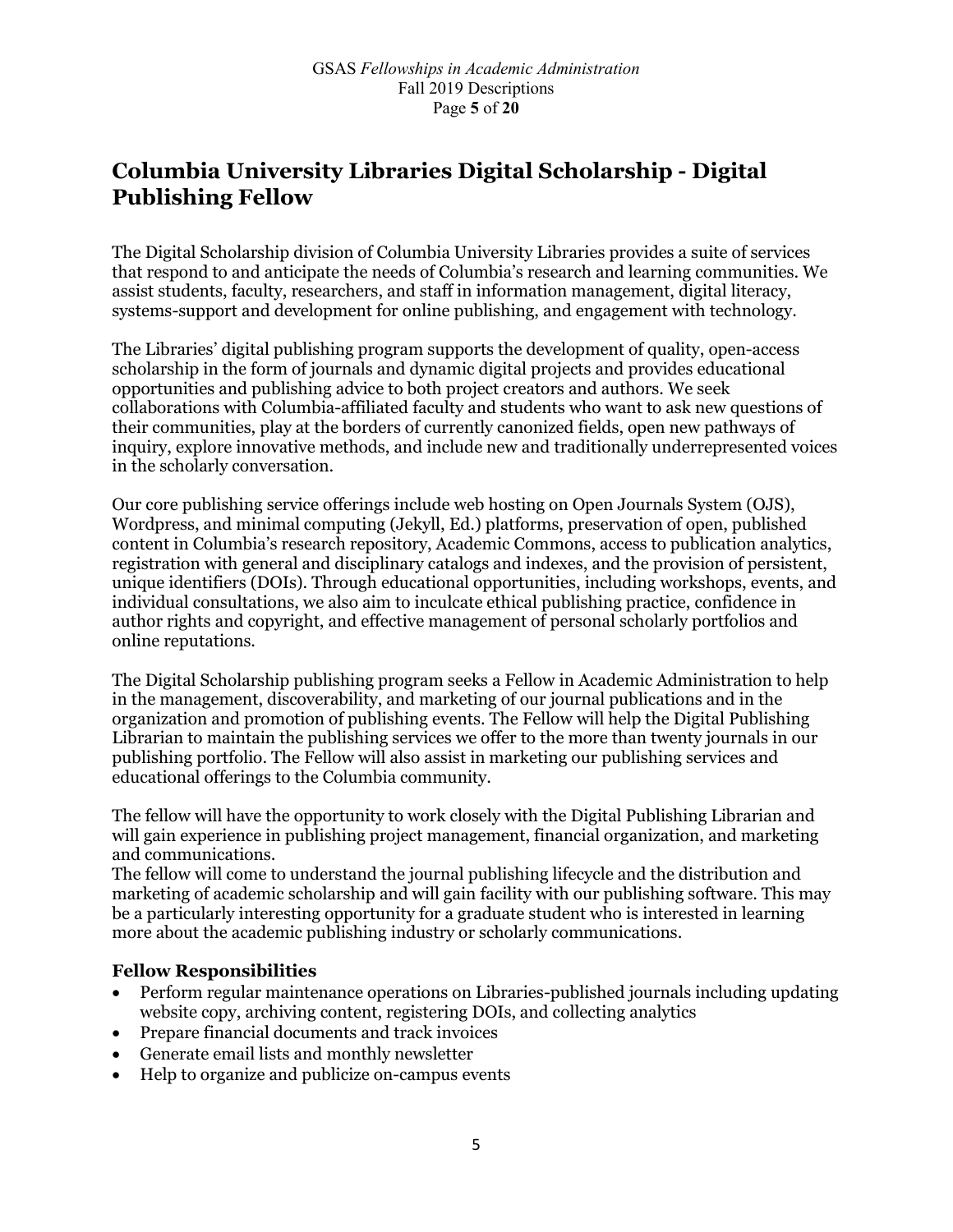#### GSAS *Fellowships in Academic Administration* Fall 2019 Descriptions Page **6** of **20**

## **Desired Qualifications**

- Attention to detail
- Ability to work independently and prioritize tasks
- Excellent computer skills and the ability to learn new software and digital tools
- Strong writing and communication skills
- Knowledge of HTML strongly preferred; Familiarity with WordPress a plus

## **Expected Fellow Time Commitment**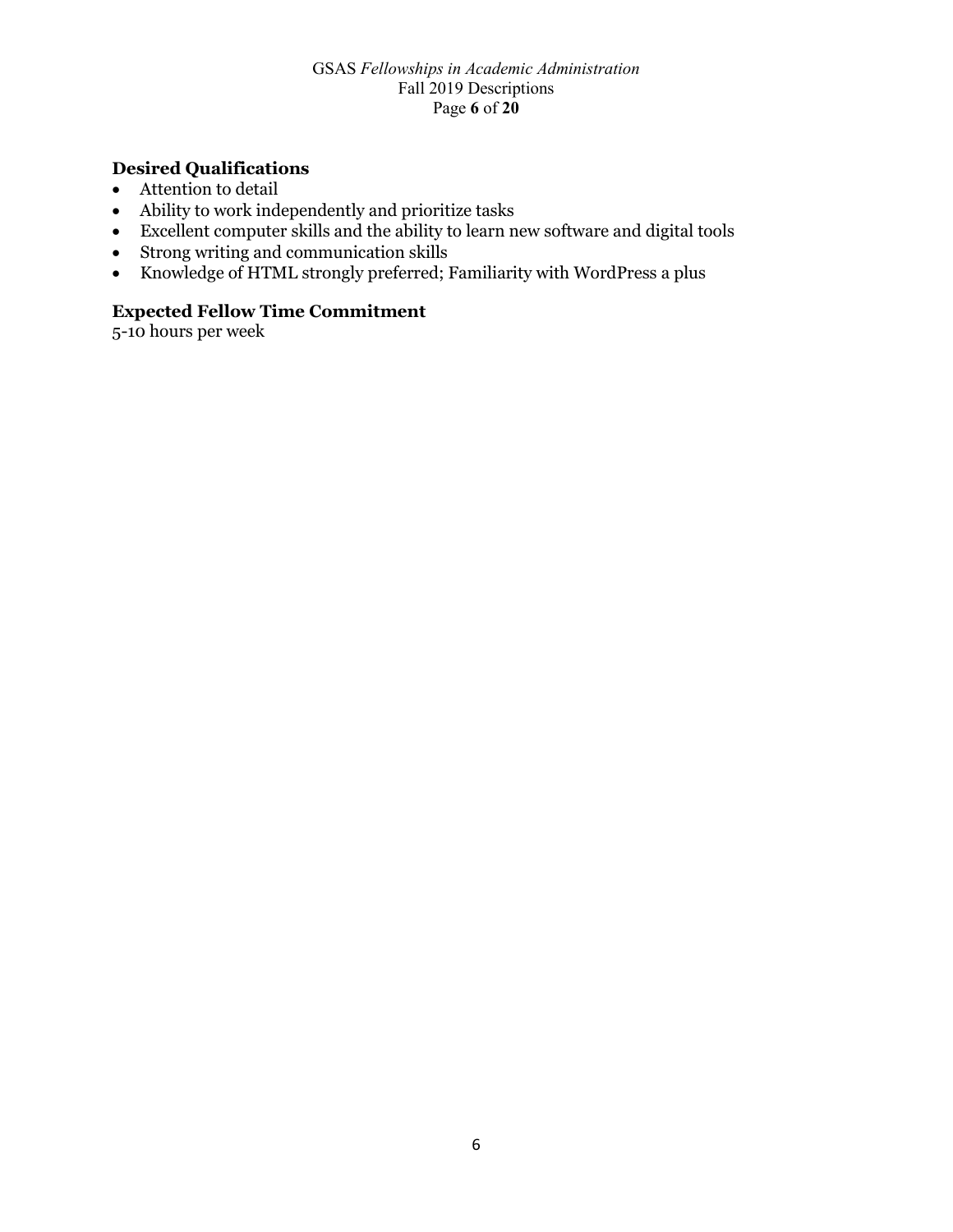# **Office of the Executive Vice President for Research - Grantmaking Strategy for NSF Research Traineeship Program**

Columbia's Office of the Executive Vice President for Research is responsible for the promotion and protection of the University's faculty, postdocs, graduate researchers, and research administrative staff, culminating in  $\sim$  \$776M in external funding per year. The Office seeks to train researchers in responsible conduct, support them through obtaining and stewarding external funding, and developing new opportunities for interdisciplinary investigation and collaboration.

The smaller suboffice within EVPR – the Office of Research Initiatives – supports faculty in obtaining federal funding for highly-complex, interdisciplinary, large-scale projects. One such project – the NSF's Research Traineeship (NRT, formerly IGERT) – seeks to develop novel graduate training programs at the intersection of multiple disciplines. The Office of Research Initiatives seeks to better understand this program's grantmaking history, and turn a description of its past activities – who it funds, what those proposals look like – into prescriptions guiding future faculty efforts. This project will require data analysis of the NSF's awards data, interviews with successful faculty, and developing a comprehensive presentation slide deck for posting on the Office's website. This project is an opportunity for a dedicated graduate student to directly and immediately influence scientific faculty efforts, in the hopes of Columbia winning an NRT grant.

Fellows on this project will gain skills in data analysis, faculty affairs, and, most importantly, executive communications: Of translating technical content into high-level and persuasive memos for University leadership. The Fellow will be trained and mentored in communications skills (namely publishing and written communications), and in employing data analysis to answer complex questions.

### **Fellow Responsibilities**

The Fellow will be expected to work 10 hours per week, and will be responsible for data analysis, report generation, presentation slide creation, and participating in biweekly meetings with the four-person Office of Research Initiatives team.

#### **Desired Qualifications**

The successful Fellow should be a doctoral student in a science-related field, although students from the social sciences or humanities are welcome to apply. The Fellow should maintain a solid grasp on computational skills – Excel, at a minimum, but preferably technologies such as Python or MatLab. Finally, the Fellow should have experience designing engaging and complementary presentation visual aids, and liaising with faculty and/or University administrators.

#### **Expected Fellow Time Commitment**

10 hours per week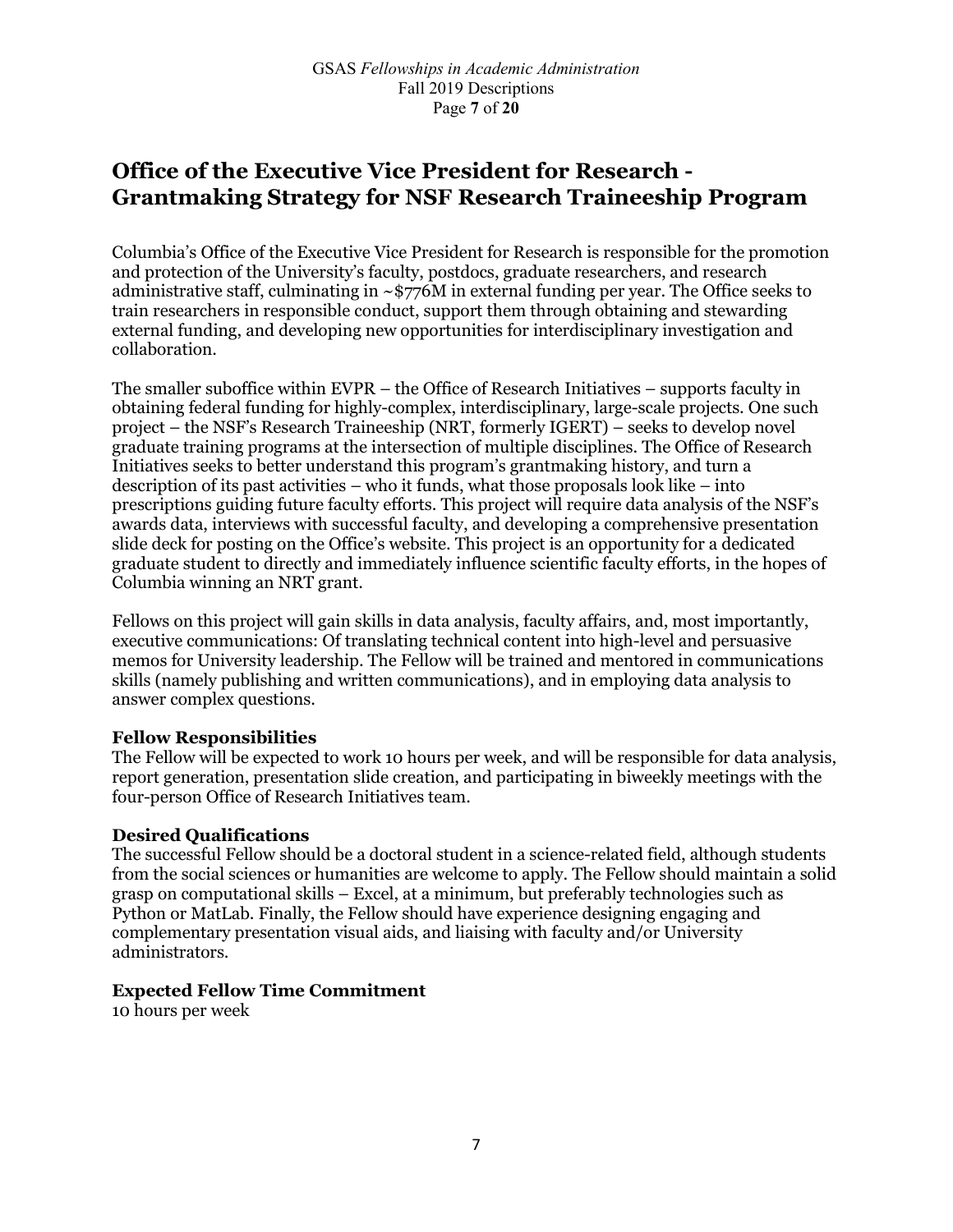# **The Society of Fellows and Heyman Center for the Humanities - NYC Humanities Calendar and Communications Assistant**

Founded in the mid-1970s, the Society of Fellows in the Humanities at Columbia University (SoF) supports innovative research and scholarship, encourages interdisciplinary discussion, and fosters collaborative projects organized by its Fellows in concert with Columbia faculty. Housed in the Heyman Center for the Humanities since the 1980s, the Society offers one-year fellowships, automatically renewable for up to two additional years, during which Fellows teach undergraduate courses, complete scholarly work, present work-in-progress to other Fellows and University faculty, and plan and participate in conferences on areas of research interest. The fellowships provide time and resources to develop independent scholarship within a broadening educational and professional context.

The Heyman Center for the Humanities (HCH) provides the intellectual and physical space for interdisciplinary discussions among members of the Columbia community and the New York City public. It brings together faculty and students from across the university—from the humanities, social and natural sciences, law, medicine, journalism, and the arts—to share thinking, debate ideas, and collectively consider methodological, conceptual, and ethical issues of common interest and concern. It sponsors public programming—lectures, poetry and fiction reading, workshops, conferences, symposia, seminars, and performances—and, through its Public Humanities Initiative, strives to expand the opportunities for humanities-based conversations, on and off campus, and to promote community-university partnered events. The Heyman Center also administers The Justice-in-Education Initiative, a collaborative project with the Center for Justice at Columbia, which provides education to incarcerated and formerly incarcerated individuals and integrates the study of justice more fully into the Columbia University curriculum. The Justice-in-Education Initiative is made possible by a grant from the Andrew W. Mellon Foundation.

The Heyman Center for the Humanities and the Society of Fellows is looking for a GSAS Administrative Fellow to assist with the development, implementation, and assessment of the NYC Humanities Calendar. This calendar aims to aggregate humanities-related events across Columbia's campus and throughout the wider New York City community. The fellow will help manage, grow, publicize, and maintain the calendar as well as conduct an assessment of its viability and impact.

### **Fellow Responsibilities**

- Provide administrative and editorial support for the NYC Humanities Calendar
- Research, write, fact-check, copyedit, and proof website copy
- Research and write working drafts of documents
- Collect data and create databases
- Work closely with the Communications and Web Coordinator and report to the Executive Director of the Society of Fellows and Heyman Center for the Humanities
- Assist communications efforts through web-based research and social media
- Perform a critical assessment that considers the ongoing viability, sustainability, and impact of the NYC Public Humanities Calendar
- Perform other tasks as needed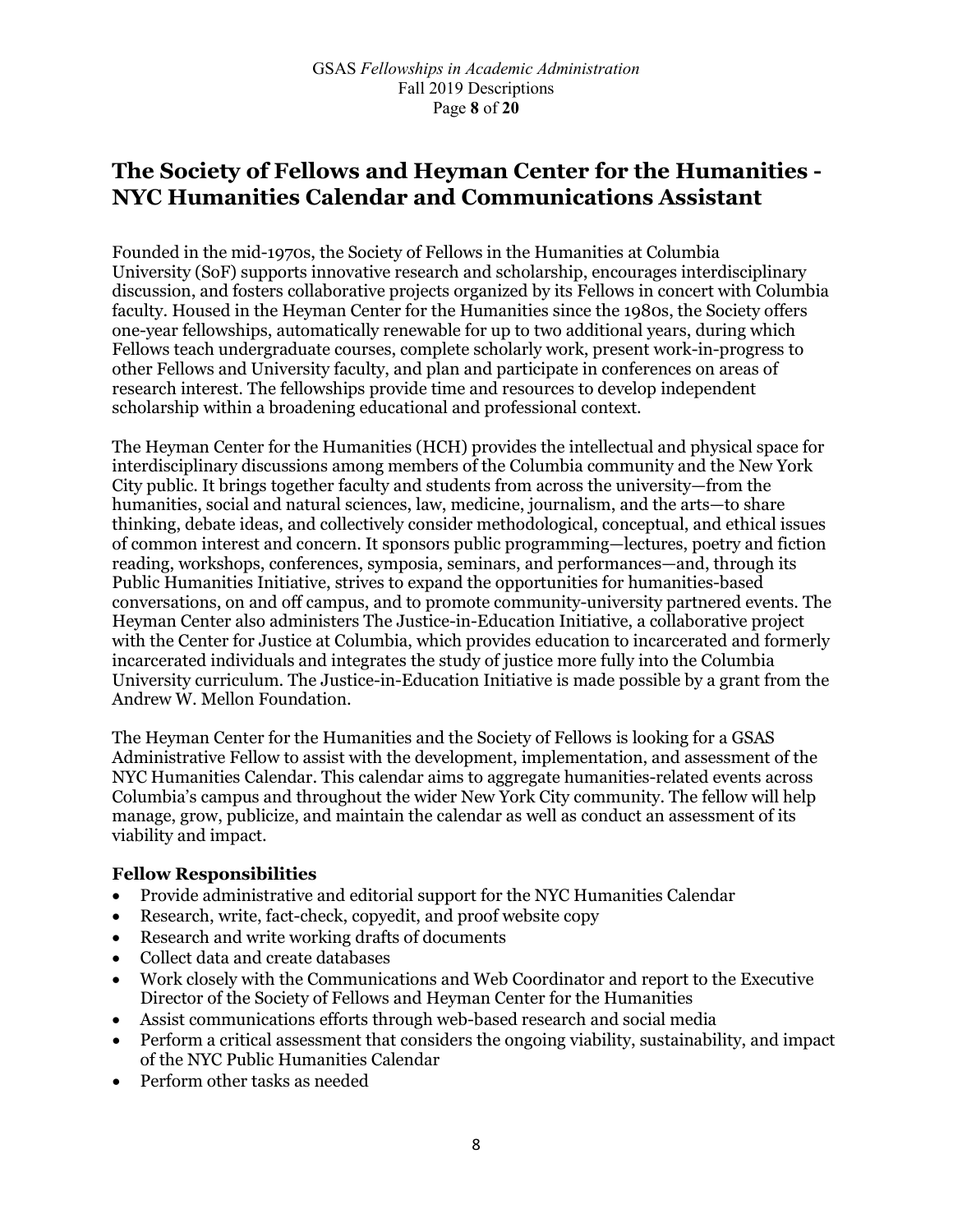#### GSAS *Fellowships in Academic Administration* Fall 2019 Descriptions Page **9** of **20**

## **Desired Qualifications**

- Strong organizational skills
- Ability to work independently and manage tasks within short deadlines
- Computer competence in or ability to obtain excellent computer skills, including CMS
- Detail-oriented
- Excellent written communication and interpersonal skills

### **Expected Fellow Time Commitment**

10 hours per week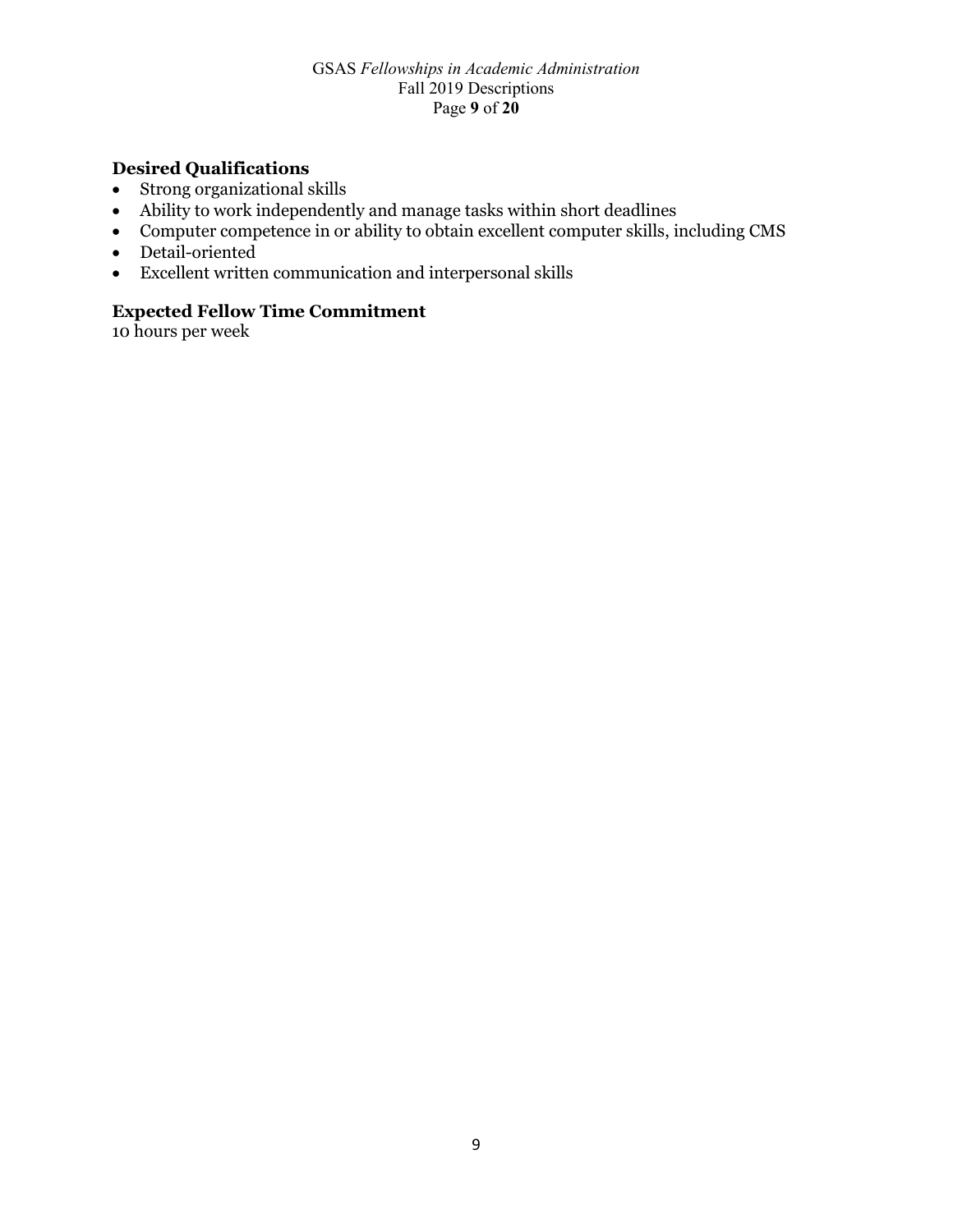# **Institute for Comparative Literature and Society - Ambedkar Lectures, Medical Humanities, and Psychoanalytic Studies**

The Institute for Comparative Literature and Society is an interdisciplinary academic institute consisting of over 100 affiliated faculty members, 170 graduate students, and 40 undergraduates. One of the Institute's primary goals is to provide support for cross-disciplinary and cross-regional comparative work, acknowledging the force of recent changes in the humanities, the social sciences, law, architecture, and the performing arts. ICLS is both a fullfledged curricular and degree-granting unit and a research hub. The Institute offers undergraduate majors in Comparative Literature and Society and Medicine, Literature and Society and graduate certificates in Comparative Literature and Society and Psychoanalytical Studies at the PhD-level. ICLS is a participating member of the CHCI-Mellon Foundation Medical Humanities Project. Other current research initiatives include the B.R. Ambedkar Annual Lectures and a Mellon Foundation Sawyer Seminar in Global Language Justice.

Working closely with faculty members and the assistant director, the admin fellow will help curate our continuing initiatives the Global Language Justice and Ambedkar Lectures in addition to program support for the major in Medicine Literature and Society and Psychoanalytic Studies. The admin fellow will assist in event organization and gathering materials for executive committee meetings.

### **Fellow Responsibilities**

- Communication with faculty on their project's vision and needs
- Assist in the organizing of events
- Assist in research, filing and production of reports for the faculty board under the supervision of the Assistant Director

### **Desired Qualifications**

- Attention to detail and the ability to work independently
- Reliability, we are flexible on time but do need someone who is regularly present
- Excellent communication skills and experience with Twitter and Facebook
- Previous experience in Photoshop or InDesign a plus, but not necessary

#### **Expected Fellow Time Commitment**

6-10 hours per week, variable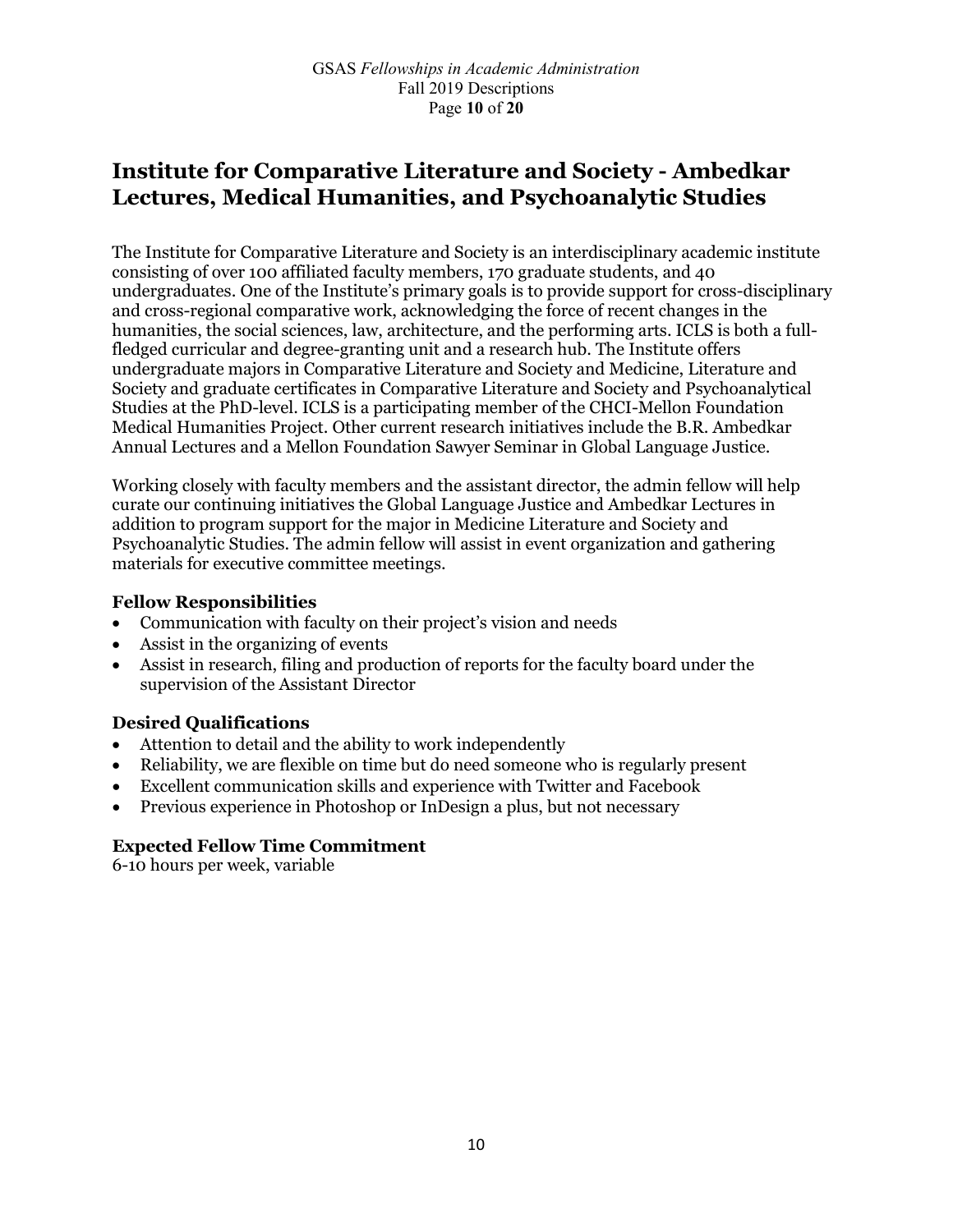# **The Office of Academic Diversity and Inclusion - OADI Research Collective**

The Office of Academic Diversity and Inclusion is the space within GSAS in which we enact daily and intentionally our commitment to create an intellectual collective that is reflective of the disparate experiences of its constituents.

The graduate students hired by the Office of Academic Diversity and Inclusion will serve dual roles. First, they will co-coordinate the OADI research collective, a yearlong cohort of students conducting research in subjects of particular interest to those from diverse backgrounds with a focus on developing public scholarship. Second, the students will aid the office in implementing heritage month programming and identifying and promoting graduate student research through the Scholars On-Scene monthly discussion series. In their positions, the FAA appointees will aid the Office to creating a space that encourages intellectual growth as well as highlights and celebrates the varied experiences of our student body.

Students will gain or expand the following skills:

- Build expertise in the development and promotion of public scholarship.
- The ability to adapt their communication style to their audience.
- The ability to facilitate discussions within an intellectually democratic space.
- Manage small student facing programming and discussions.
- Event planning The planning and promotion of cultural and social events.

### **Fellow Responsibilities**

Both students will:

• Co-coordinate the OADI Research Collective.

Student 1

- Draft OADI student communication materials.
- Identify and recruit participants for the Scholars On-Scene discussion series.
- Student 2
- Identify local heritage month events.
- Identify and source movies for the Diversity Film series.

### **Desired Qualifications**

- Organizational skills.
- Situational flexibility.
- Acute attention to detail.
- Exceptional written and verbal communications skills.
- Self-direction.
- Willingness to collaborate and work in groups.

### **Expected Fellow Time Commitment**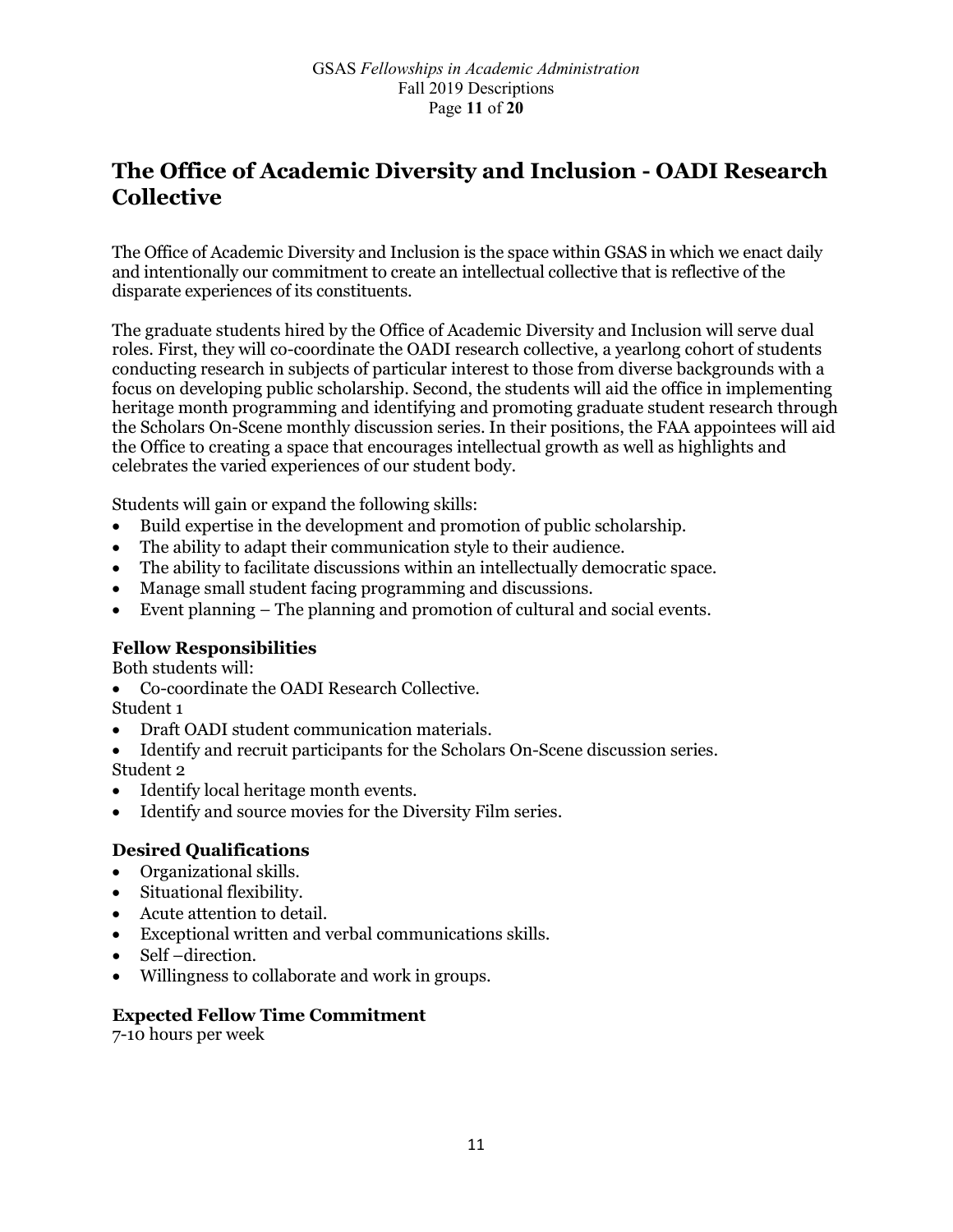# **Columbia Engineering Professional Development and Leadership - Professional Development and Leadership Graduate Fellowship**

The Professional Development and Leadership (PDL) program empowers and educates Columbia engineers to maximize performance and achieve their full potential to become engineering leaders of today and tomorrow. PDL's core modules provide engineers with skills and perspectives needed to succeed in a fast-changing technical climate. The program consists of an array of engagements, online and in-person (i.e. courses, workshops, labs, competitions), where students develop professionally.

This fall over 1,600 new MS students and approximately 175 new PhD students at the School of Engineering and Applied Science will be engaged in Professional Development and Leadership coursework. The PDL Fellow will focus on three main areas, with emphasis determined based on the Fellow's interests and program needs:

- Evaluation: review existing feedback mechanisms, suggest revisions, and pilot new program assessment mechanisms.
- Social Media and web presence: generate and manage digital content for the new PDL website, develop a Professional Development and Leadership community on LinkedIn, and augment PDL's presence on GradSEAS social media accounts.
- Program development: observe current offerings in order to propose new programming for MS and/or PhD students at SEAS.

Through their work, the PDL Fellow will gain the following:

- A hands-on experience into teaching, learning, curriculum design and faculty recruitment.
- A greater understanding of curriculum development and academic program management.
- Data analysis, analytics and mining tools and skills.
- A more agile ability to translate data into action items and implement for future classes.
- An appreciation for the various moving pieces of the higher education system and its strategic planning, structure, culture and policies.

### **Fellow Responsibilities**

- Review and revise existing feedback forms and pilot modifications.
- Develop content for the PDL website and social media accounts highlighting what is happening in the program.
- Experience program offerings and create recommendations for future development.
- When requested, assist with managing course offerings, including setting up classroom technology, managing class attendance, and answering student questions.
- Based on the fellow's interest, there is also opportunities to work individually with students or faculty.

### **Desired Qualifications**

- Excellent written and verbal communication skills and analytical skills.
- Knowledge of basic computer and web applications.
- Efficiently able to organize work time and manage projects.
- Attention to detail is critical.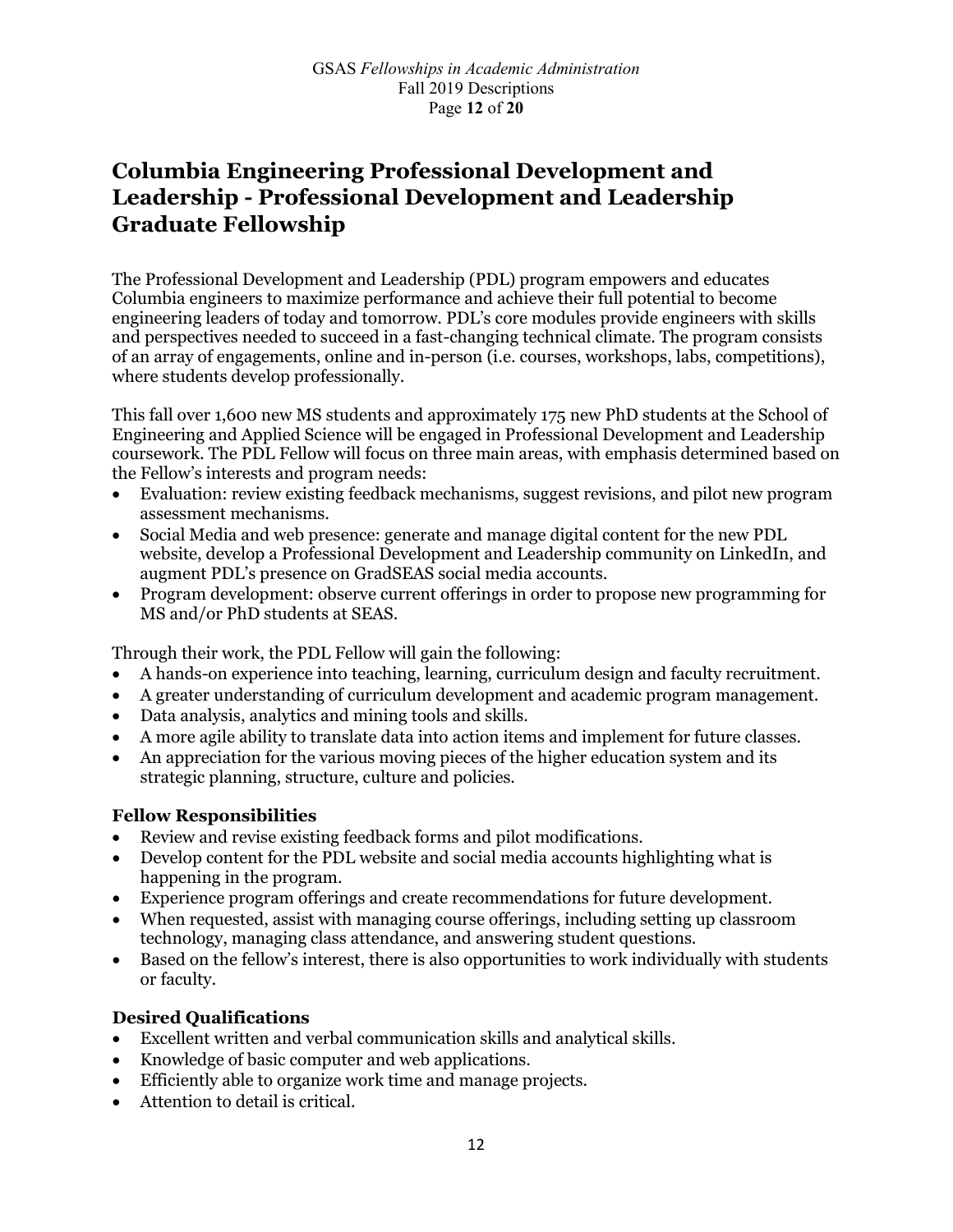#### GSAS *Fellowships in Academic Administration* Fall 2019 Descriptions Page **13** of **20**

- Data management experience (Excel), if possible.
- Forward-thinking attitude and sense of humor a must.

### **Expected Fellow Time Commitment**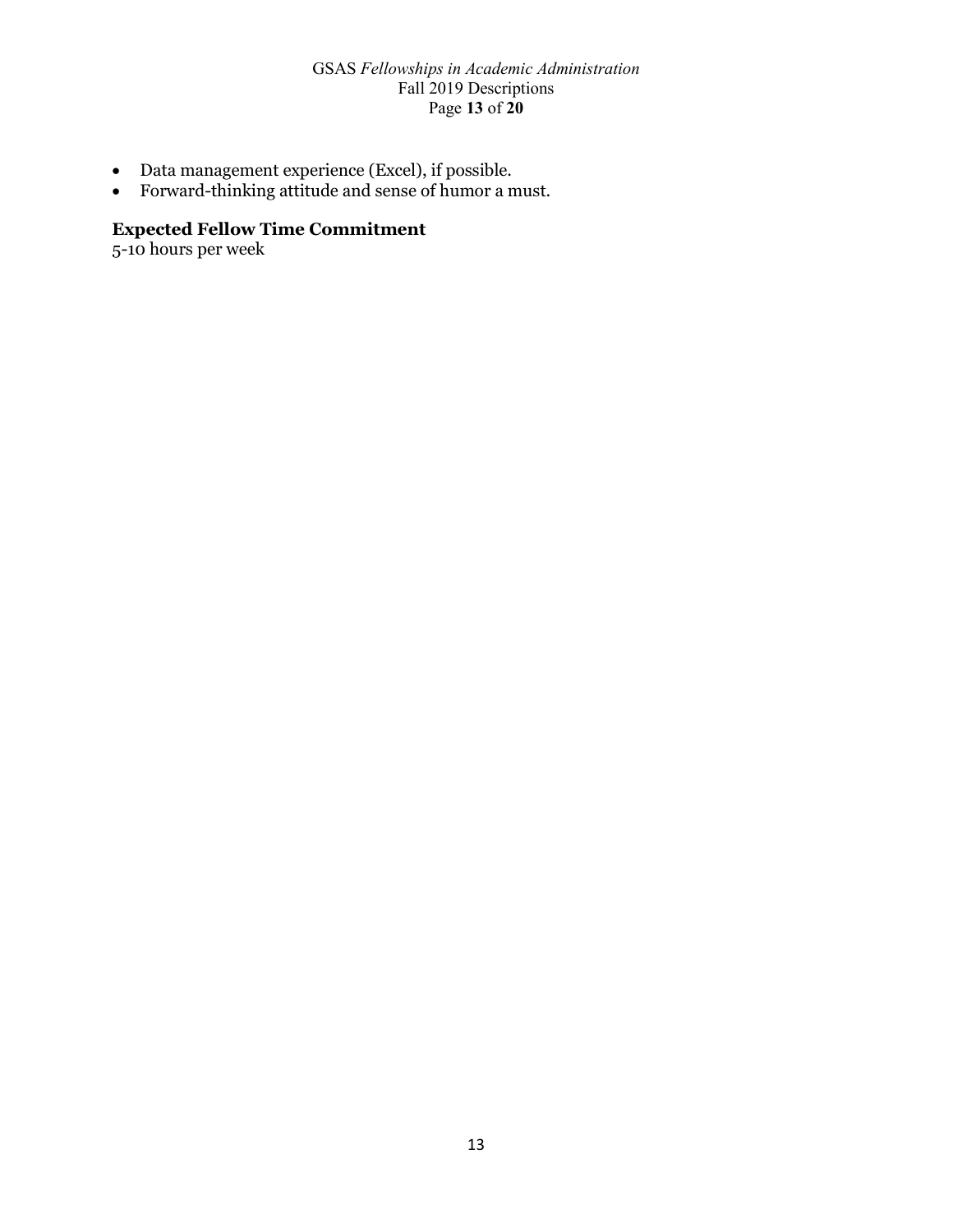# **Digital Scholarship - Foundations for Research Computing Community Development**

Digital Scholarship is a group within Columbia Libraries focused on teaching, technology, and development of community around sharing research at Columbia. DS runs events related to innovative ways of conducting research and sharing knowledge created at Columbia with the wider academic community. The group also creates and maintains scholarly infrastructure, such as the Academic Commons and software, such as Ed and Wax, for creating and maintaining scholarly publications. DS also consults with students and faculty on projects and organizes workshops, bootcamps, and lectures on topics related to research computing.

Foundations for Research Computing is a new collaboration among Columbia Libraries, CUIT, and the Office of Research dedicated to teaching research computing skills and methods to Columbia students. Foundations programming includes two-day workshops, bootcamps, and a Distinguished Lecture series. Creating communities is critical to the success of Foundations, and the program maintains an active community of instructors that, in turn, help to build a culture and community around research computing on campus. The Community Development Fellow would help facilitate the growth of these communities by assisting with event planning and coordination, with a particular focus on our Distinguished Lecture series and our Python User Group.

The primary skill areas developed by the Fellow would be event coordination and communityfacing communication. The Fellow would develop an eye for detail in planning events while making decisions related to managing mailing lists, working with partners on campus, purchasing equipment and food, and interacting with invited guests and instructors. Specific skills would include sending out mailing list campaigns using MailChimp, placing and receiving catering, and thinking logistically in terms of time, seats, and equipment. For an Fellow with initiative, there may be opportunities to design and execute an event or event series from scratch, which would show an ability to meet an evident demand with available resources. If interested, there may be some oppurunity to develop technical skills, such as UNIX, Git, or markdown, though these will not be required skills.

### **Fellow Responsibilities**

- Communicating via email and in person with community members in Python User Group.
- Helping to plan and prepare for 2-4 Distinguished Lectures, which may include a combination of gathering materials and equipment, greeting VIP guests, receiving catering, and eliciting feedback from attendees.
- Potentially, planning and executing an event, which would involve taking responsibility for assessing demand, researching speakers or instructors, inviting attendees, thinking logistically, and following up to collect data, with the support of the Foundations coordinator.

### **Desired Qualifications**

The Fellow should have, or be willing to develop, the following qualifications:

• The ability to communicate effectively in writing and in person.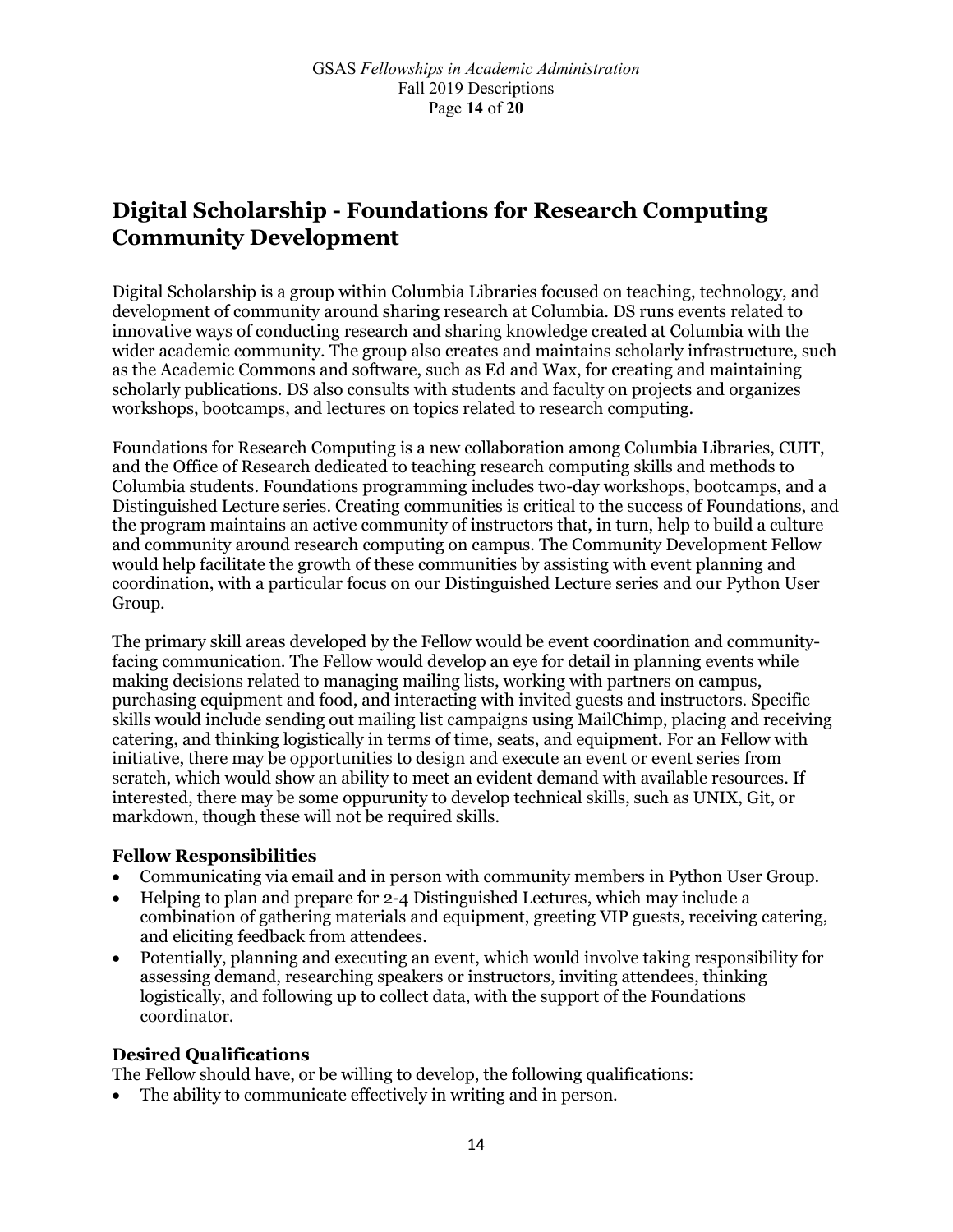#### GSAS *Fellowships in Academic Administration* Fall 2019 Descriptions Page **15** of **20**

- An understanding of organizational fundamentals, such as keeping calendars, working from and developing checklists, and prioritizing tasks.
- An enthusiasm for developing community on campus.
- A willingness to learn new skills.

Skills that are not required, but which may be helpful:

- Knowledge of a technical skill or skills taught by Foundations, such as UNIX, Python, R, Git, or markdown.
- The ability to teach, or an interest in pedagogy.
- Knowledge of content management systems such as WordPress

### **Expected Fellow Time Commitment**

8 hours per week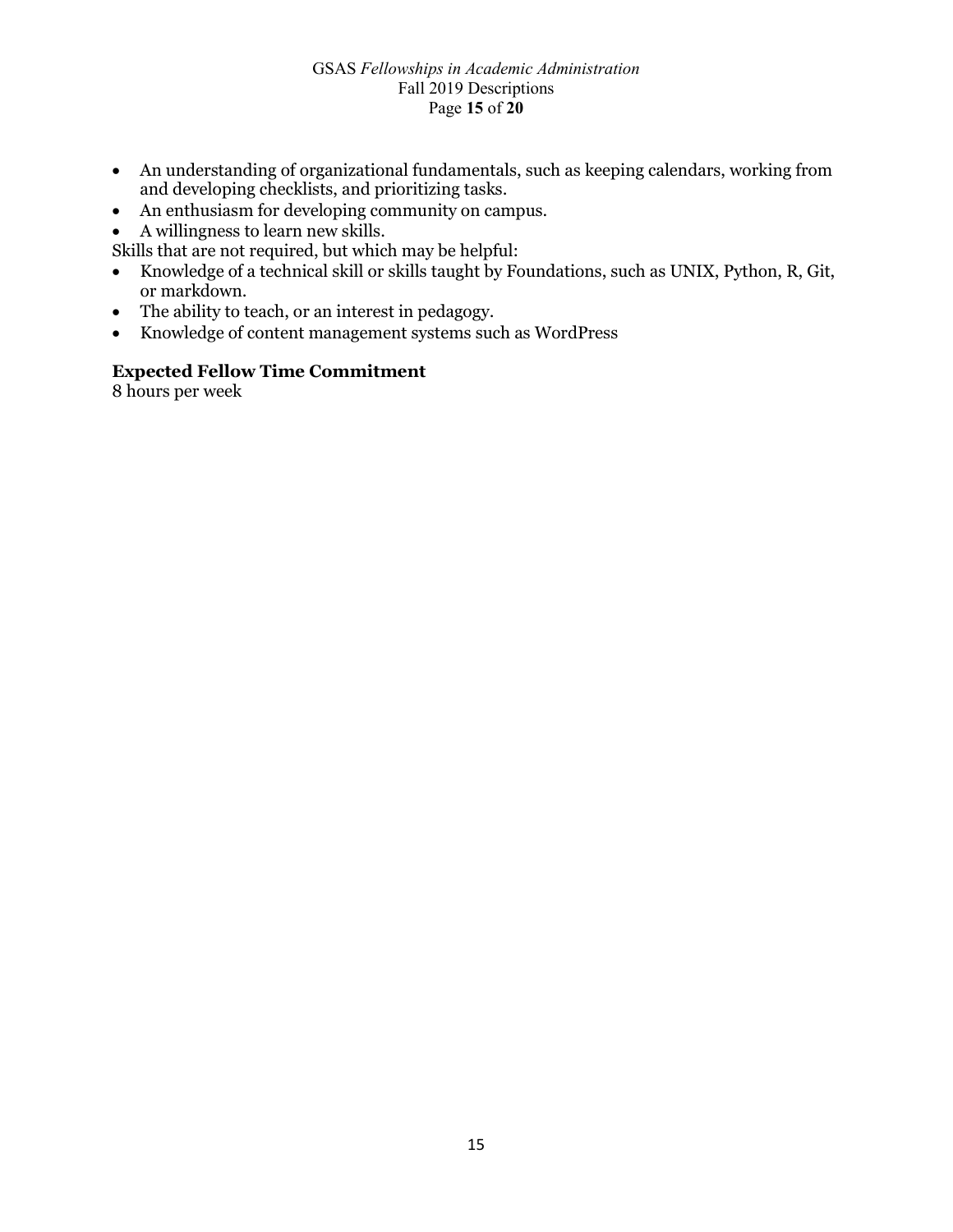# **Council for European Studies - Associate Editor/Europe and the Global South**

The mission of the Council for European Studies (CES) is to produce, support, and recognize outstanding, multi-disciplinary research on Europe through a wide range of programs and initiatives. These include fellowships, grants, publications, awards, conferences and meetings, public lectures and symposia, as well as direct research and artistic collaboration. CES is particularly committed to supporting research that can play a critical role in understanding and applying the lessons of European history and integration to contemporary problems, including those in the areas of global security, sustainability, environmental stewardship, and democracy.

Every year, CES awards dozens of fellowships, grants and prizes; publishes fascinating research guides and journal issues; hosts its renowned international conference; sponsors cutting-edge research; and enters into important partnerships.

CES will support the participation of 15 scholars from the Global South in the  $50<sup>th</sup>$  anniversary meeting of the Council for European Studies (CES) in Reykjavik, Iceland, in June 2020. The organization seeks to expand its constituency to involve more participants from the Global South in order to ensure that the study of Europe is embedded within an understanding of its place in global society. We will recruit and financially support the presence of these scholars together with the World Society Foundation in Switzerland; further, we will offer opportunities for networking through receptions and seek to publish an edited volume of brief "vision" pieces, via our *EuropeNow* online platform, and through publication of a special issue of a journal or an edited volume containing longer articles.

The CES has traditionally been viewed as a research organization focusing on the Global North, yet it has shifted its European focus to a comparative one that highlights Europe and its relation to the world. For example, understanding the intensification of migrant flows has necessitated the careful study of the wide-ranging and powerful processes of mobility, both from within and outside of Europe that are reconfiguring identities and citizenship regimes across European nation-states. The CES now coordinates projects among multiple institutions in a variety of geographic locations and is working diligently to become an organizational bridge between North America, Europe, the Global South, and beyond. As part of its 50-year reflection, the CES is committed to engage colleagues from traditionally underrepresented or underserved communities by expanding opportunities for graduate students and faculty at resourceconstrained institutions, particularly from the developing world.

The Fellow will help with all communication aspects of the organization to highlight CES' new role as a bridge between its formerly northern to its new global perspectives. As such, the Fellow will assist the director with newsletters, bulletins, webinars, the online journal, and, ultimately, with two scholarly publications.

This Fellowship will offer a unique opportunity to shape the message about the role of the Global South within a major European studies organization. The Fellow will be tasked with building a communicational bridge by writing newsletters that emphasize global studies, creating mailing lists with scholars working in global European studies and working with selected Fellows on both the 50th anniversary and an additional scholarly publication in partnership with the World Society Foundation.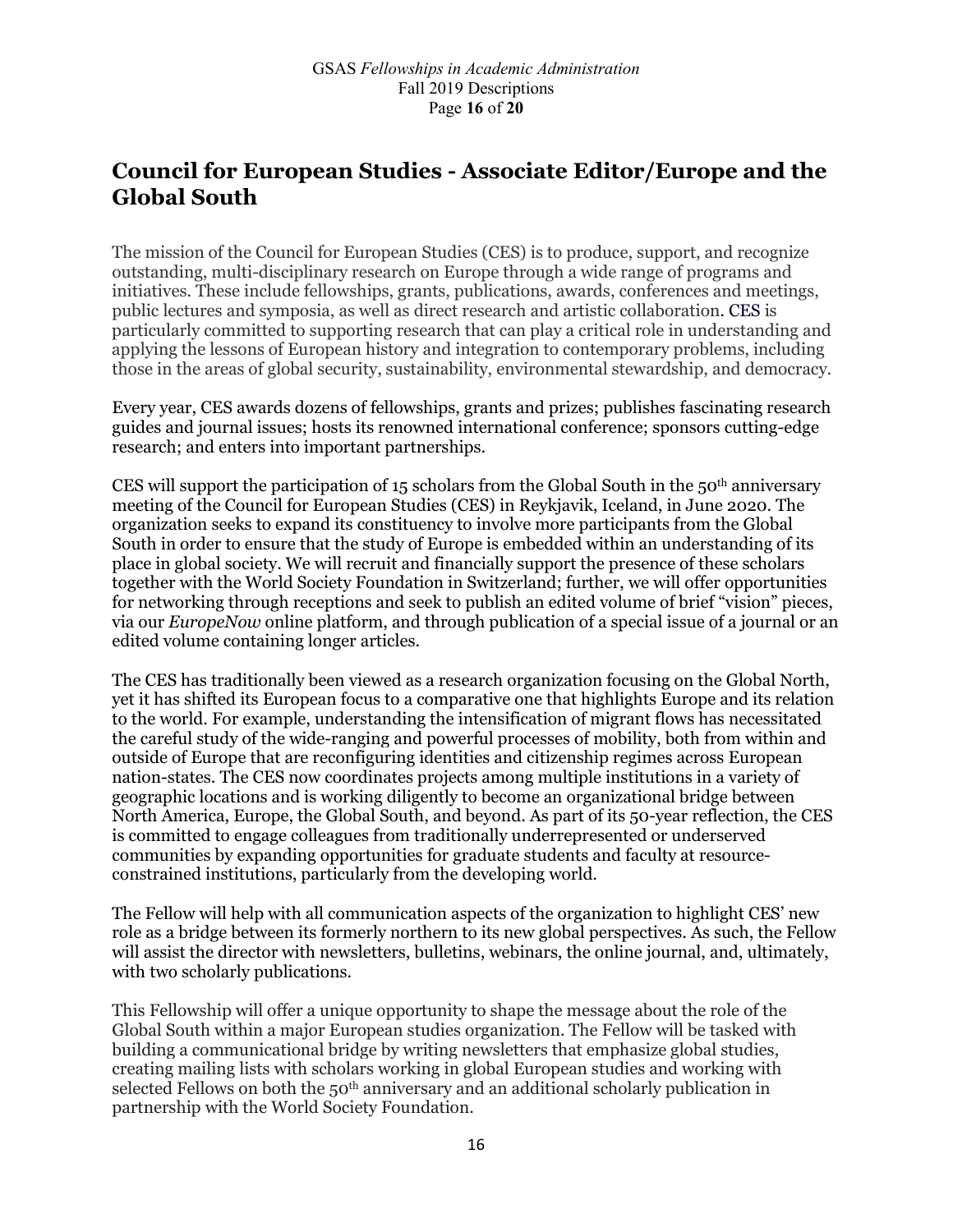The Fellowship will allow for an exploration of writing from all angles: from membership communication to events highlights, from online contributions to scholarly publications, the fellow will engage in the myriad paths to become a successful professional, both within and outside institutions of higher learning.

#### **Fellow Responsibilities**

The Fellow will be responsible for all communication aspects of the organization and will be working with both the Director and *EuropeNow* editors and program officers. The following are some of the main responsibilities of this Fellowship:

- Website Communication
- *EuropeNow* journal, particularly publications that deal with the Global South
- All other communications such as newsletters, bulletins, research networks, etc.
- Support publications and awards, particularly those pertaining to the Global South
- Support two book publications: the  $50<sup>th</sup>$  anniversary publication and a joint publication in partnership with the World Society Foundation

#### **Desired Qualifications**

The Fellow should enjoy writing across disciplines and multiple audiences; he/she should have an interest in Europe and European studies. Pre-requisite is a Master's Degree. The ideal candidate will excel in multi-tasking and work effectively with minimal supervision. Other desired qualifications:

- Strong organizational skills
- Ability to manage time-sensitive tasks
- Excellent computer skills or ability to obtain them, including knowledge of publication software
- Copyediting experience
- Design experience
- Detail-oriented
- Excellent written communication and interpersonal skills

#### **Expected Fellow Time Commitment**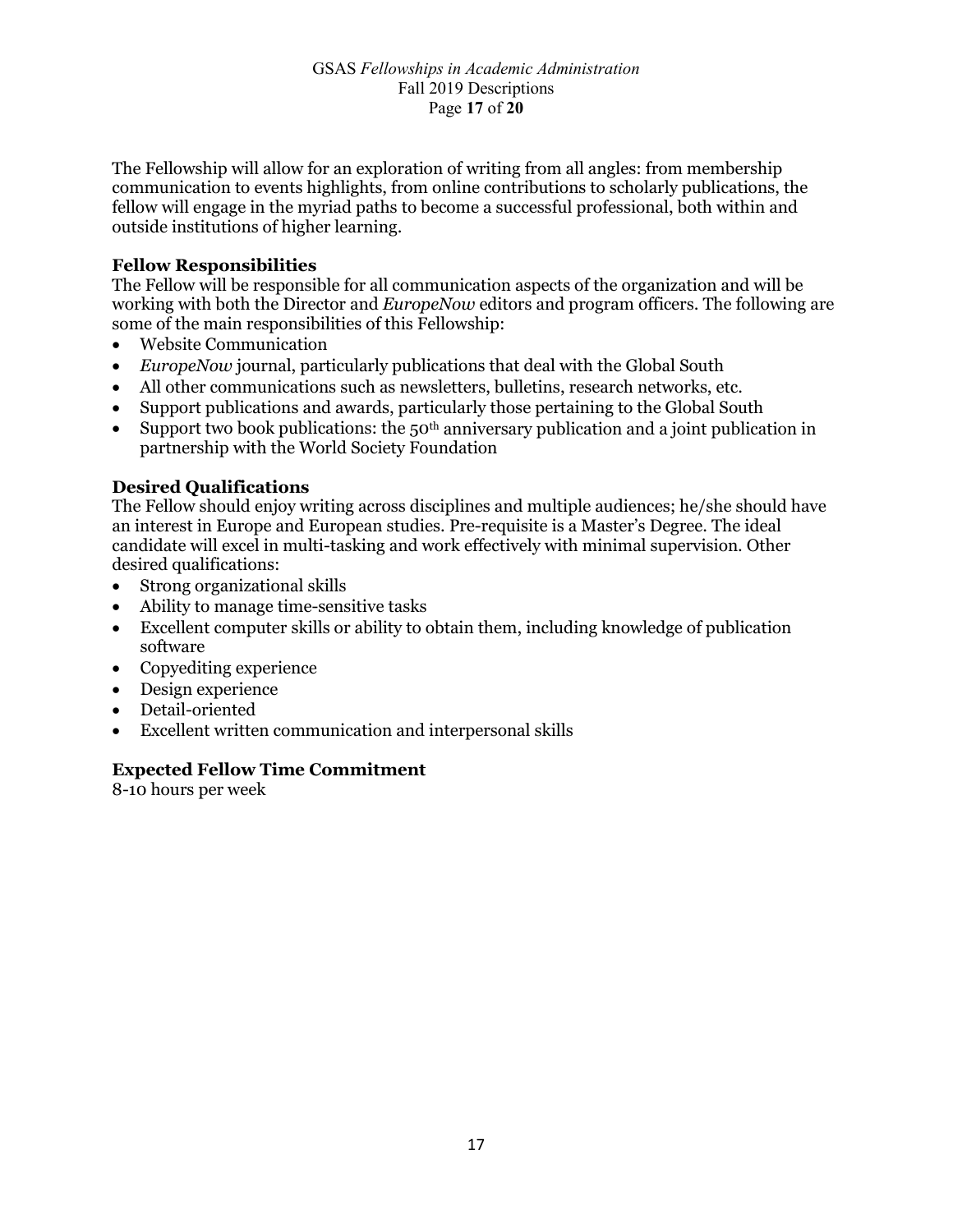# **GSAS Communications - External Promotion**

GSAS Communications promotes wide recognition and awareness of Columbia GSAS to internal and external audiences, burnishing the reputation not only of GSAS but of the University at large.

The Fellow will be responsible for promoting content about GSAS student accomplishments, events, and related matters that burnish the reputation of GSAS and its constituencies.

### **Fellow Responsibilities**

- Drafting and posting content on social media.
- Drafting and posting content on GSAS website.

### **Desired Qualifications**

- Excellent writer with command of grammar and style.
- Experience with CMS.
- Experience with social media.

### **Expected Fellow Time Commitment**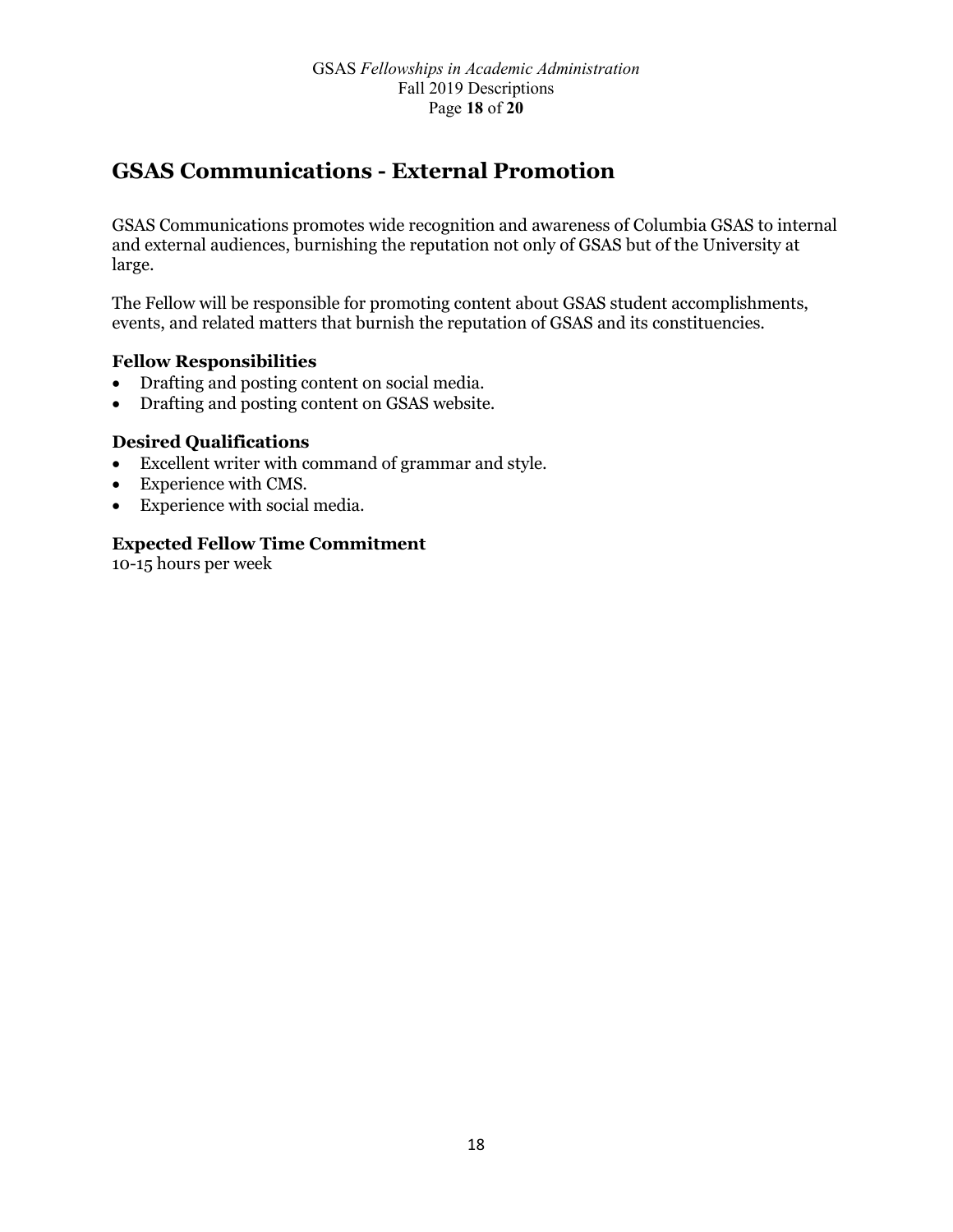# **Columbia Community Service - Columbia Community Service 73rd Annual Appeal Grantee Support**

Columbia University recognizes the importance of its location in New York City and seeks to link its research and teaching to the vast resources of a great metropolis. Columbia Community Service (CCS), a program of Government and Community Affairs, supports the University's efforts to be a good neighbor by providing a means for faculty, staff, and retirees to contribute to their employee-giving campaign. With funds raised through each annual campaign, CCS gives grants to 60 local nonprofits that help to address the needs of underserved individuals in the local community. Grantees focus on everything from education, food and emergency services, eldercare, the arts and the environment. CCS also facilitates in-kind 2 contributions, volunteer opportunities, and workshops, which connects the University's resources to local nonprofits.

Every year, CCS makes grants to local community organizations, as well as provide logistical support and professional advising. The Fellow assigned to this project will assist the Director with providing the grantees with technical support, which will include monitoring questions related to grant funding; providing grantees with recommendations for additional resources; and, reviewing the receipt reporting documents that show how the funding was used. Training will be provided.

We expect the Fellow to gain skills in areas such as team-building, effective time management skills, and creative problem solving. We also hope that they will gain some understanding of how the University collaborates with its community partners.

### **Fellow Responsibilities**

- Monitor questions related to grant funding
- Research further funding opportunities
- Provide recommendations for funding resources to grantees
- Review receipt reporting documents

### **Desired Qualifications**

- Excellent written and verbal communication skills
- Detail-oriented
- Exceptional interpersonal skills
- Adept researcher
- Knowledge of grant funding practices a plus but not necessary

#### **Expected Fellow Time Commitment**